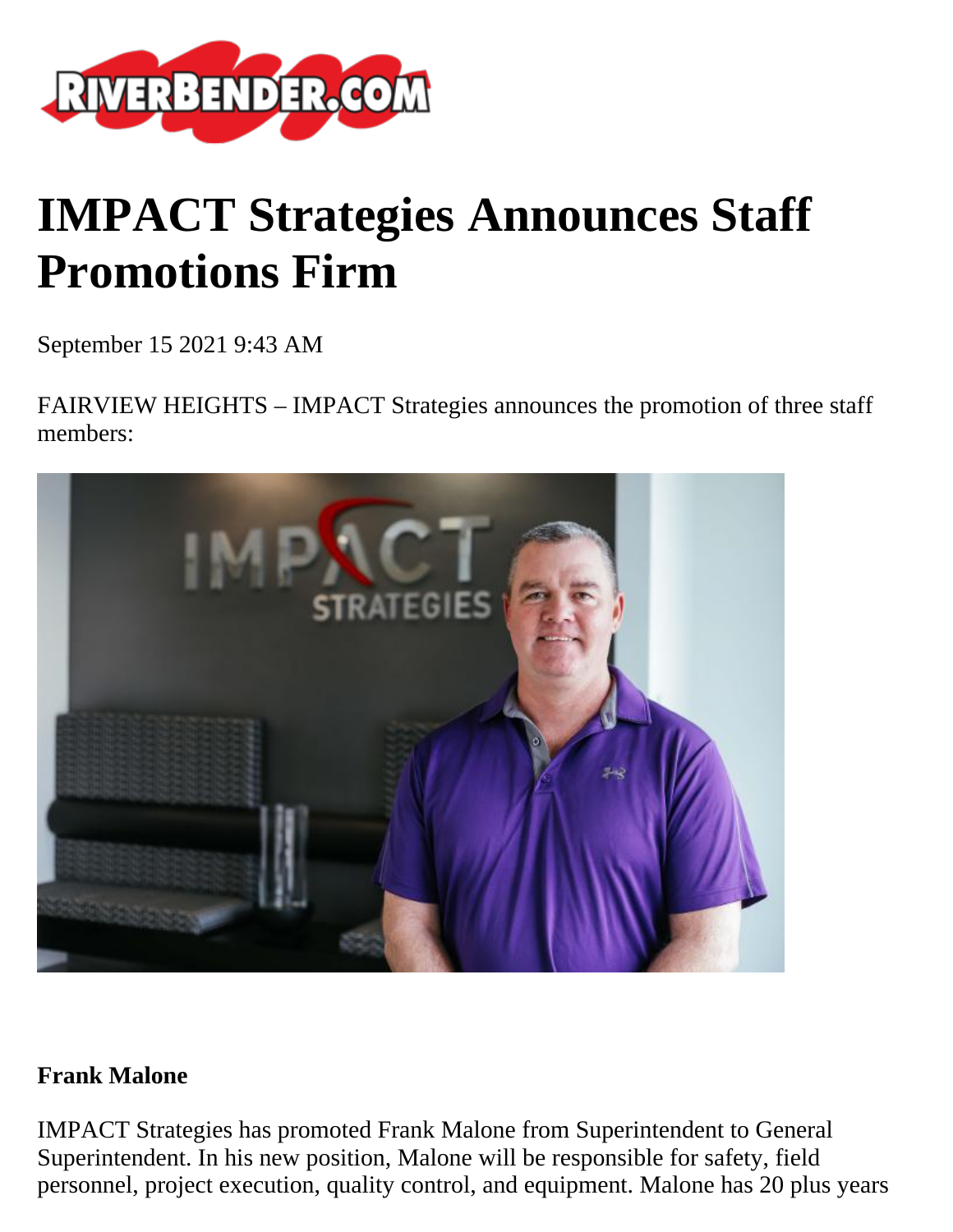of experience in construction and field operations. In his five years at IMPACT Strategies, he has worked on a variety of local projects including Hofbräuhaus St. Louis – Belleville and Altair at the Heights in Richmond Heights, MO.



# **Jordan Grant**

Jordan Grant was recently promoted from Project Engineer to Senior Project Engineer. Grant began his career with IMPACT Strategies in April 2017 as an intern while attending Southern Illinois University-Edwardsville. After graduating with a degree in Construction Management, Grant was hired in May 2018 as a full-time Project Engineer with a focus on multi-family facility construction.

## **Travis Schwartz**